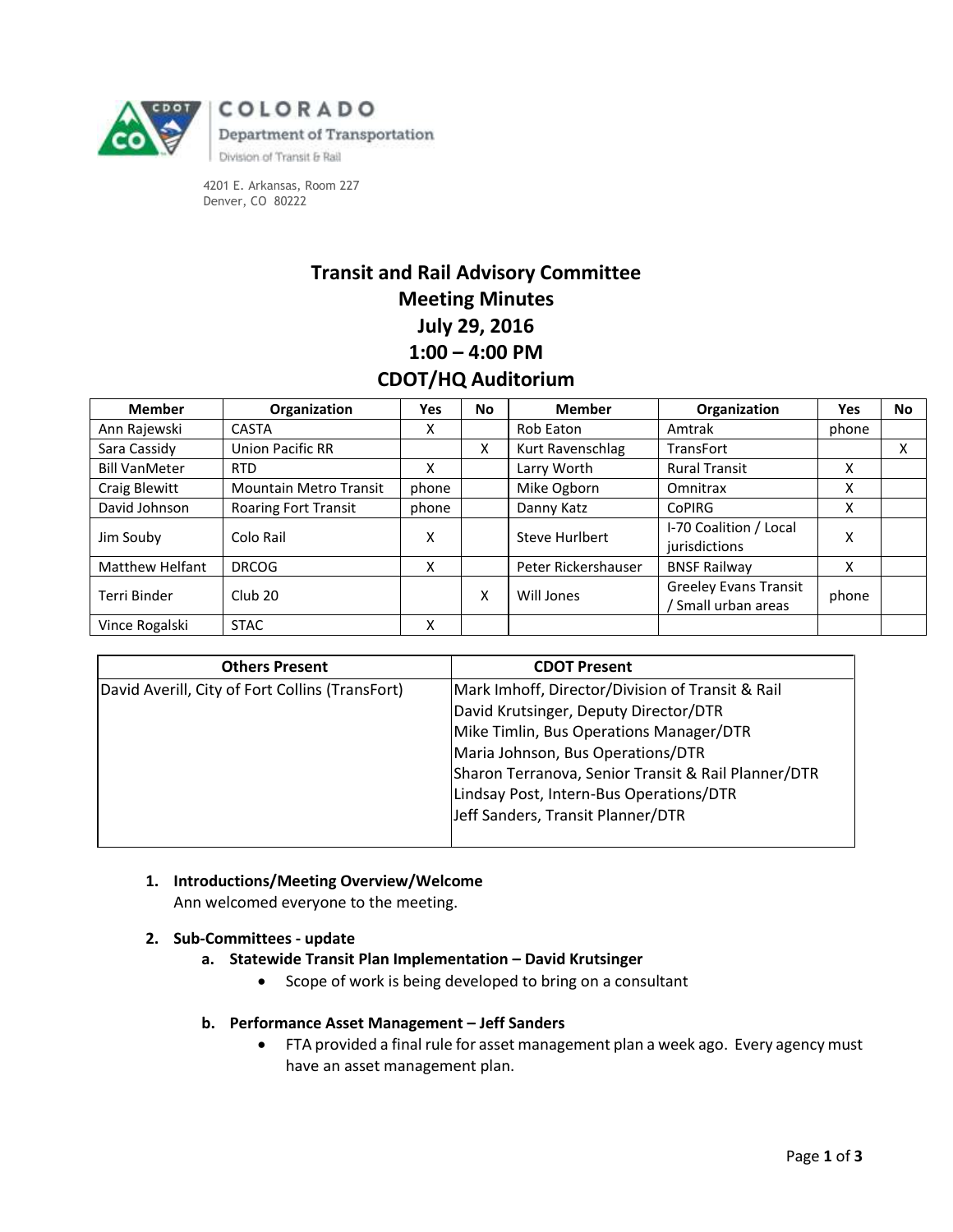- One idea is that the grant partners for CDOT could collaborate to come up with an asset management plan and participate in a group plan or opt out and come up with an individual plan.
- Reevaluating policy on how to award 5310 & 5311 awards with more demand
- The subcommittee will be meeting to discuss how the new requirements will be met. Fair, equitable and transparent policies will always be the goal.
- **c. Bustang Expansion/Rural Regional Bus Reconfiguration – Michael Timlin** (attachment)
	- The purpose is to improve connectivity throughout the state.
	- Three phases with phase 3 completion in fiscal year 2018/2019.

## **3. SB228 Transit Projects – David Krutsinger** (attachment)

- SB228 is the supporting capital.
- Partial funding has hit our accounts allowing us to begin working on some projects.
- List of proposed projects is attached

The Committee called for a consensus and approved phases 1 and 2 on the SB228 list.

## **4. Bustang Quarterly Report - Mike Timlin** (attachment)

- Bustang ridership continues to increase
- **5. Break**

No break taken to get back on time schedule.

- **6. Flex Express to Boulder – Presentation (David Averill)** <http://www.ridetransfort.com/flex>
- **7. Colorado Interim Multimodal Freight Network – Jeff Sudmeier & Jason Wallis** (attachment)
	- Colorado can have up to 600 miles
	- Colorado will make recommendations to USDOT
	- Completely policy based plan

#### **8. Multimodal Freight Plan update/State Passenger & Freight Rail Plan – Sharon Terranova**

- This plan is a requirement of the Federal Railroad Administration.
- CDOT is doing an update of the 2012 rail plan
- Division of Transit & Rail and Division of Transportation Development are working together to create report
- The report is due September of 2017
- **9. Transit Grants Quarterly Report - David Krutsinger** (attachment)
	- Returned funds list is provided for transparency

#### **10. Southwest Chief update – Jim Souby & Pete Rickershauser**

- The Southwest Chief ridership shows great success.
- Welded rail changed the ride quality of the Southwest Chief

#### **11. TIGER VII & VIII update – David Krutsinger**

TIGER VI work slated for completion by BNSF this year